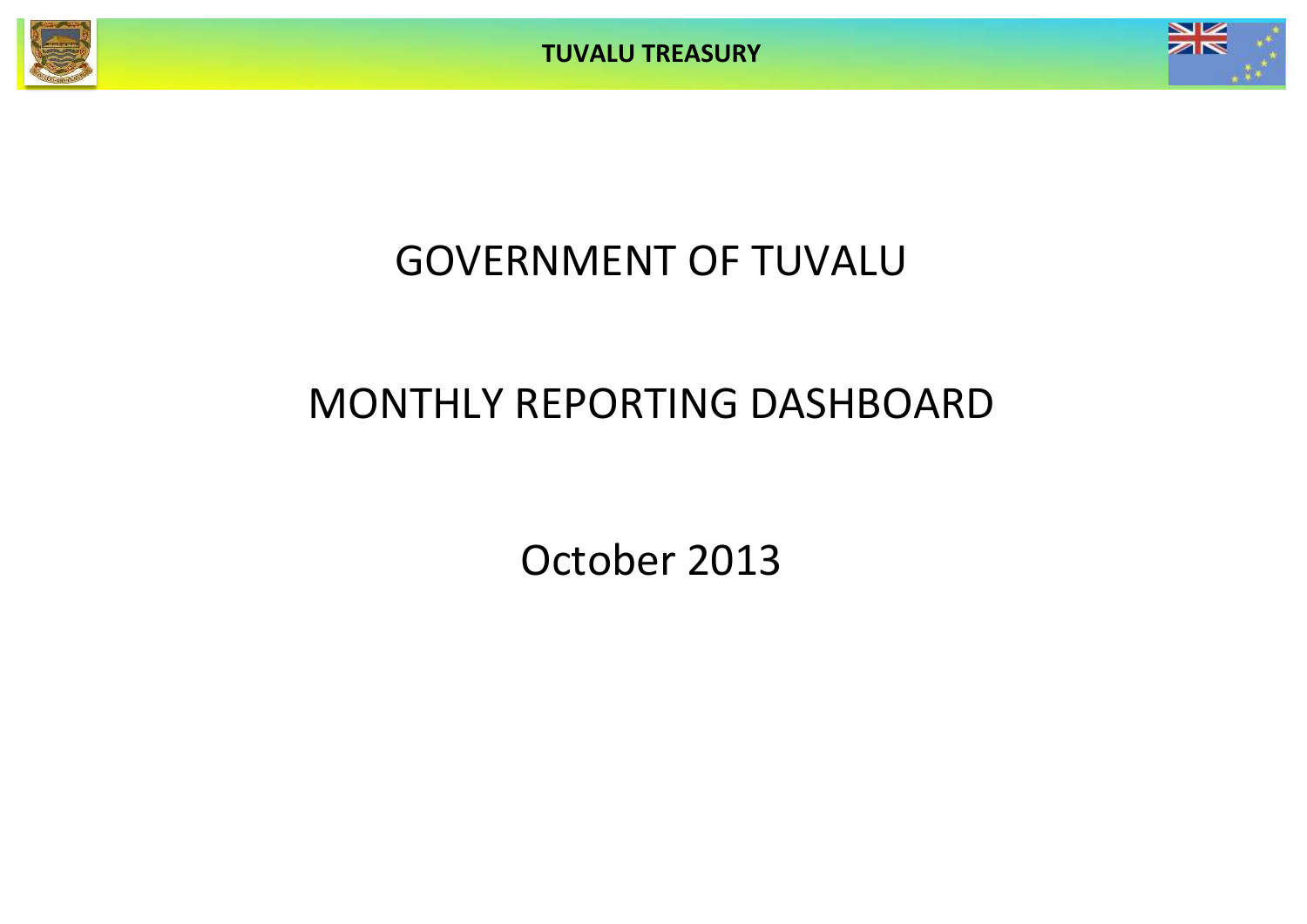#### **MONTHLY STATEMENT OF RECEIPTS AND PAYENTS BY NATURE OF EXPENSE**

**FOR THE PERIOD ENDED 31/10/2013**

|                                                                                   | <b>Year to Date</b> | Year to Date  | Year to Date | January      | February       | March        | April     | May            | June           | July       | August     | September     | October   | November       | December   | <b>Forecast</b>        | 2013          | Variance      |
|-----------------------------------------------------------------------------------|---------------------|---------------|--------------|--------------|----------------|--------------|-----------|----------------|----------------|------------|------------|---------------|-----------|----------------|------------|------------------------|---------------|---------------|
|                                                                                   | <b>Actual</b>       | Budget        | Variance     | Actual       | Actual         | Actual       | Actual    | Actual         | Actual         | Actual     | Actual     | Actual        | Actual    | Forecast       | Forecast   | <b>Full Year</b>       | Budget        | Forecast &    |
| <b>RECEIPTS</b>                                                                   |                     |               |              |              |                |              |           |                |                |            |            |               |           |                |            |                        |               | <b>Budget</b> |
|                                                                                   |                     |               |              |              |                |              |           |                |                |            |            |               |           |                |            |                        |               |               |
| <b>Taxation</b>                                                                   |                     |               |              |              |                |              |           |                |                |            |            |               |           |                |            |                        |               |               |
| Income Tax                                                                        | 1,118,402           | 1,250,000     | (131, 598)   | 229,427      | 88,664         | 59,875       | 97,934    | 94,784         | 104,297        | 141,185    | 96,216     | 103,970       | 102,051   | 125,000        | 125,000    | 1,368,402              | 1,500,000     | $-131,59$     |
| Company Tax                                                                       | 1,894,394           | 1,900,000     | (5,606)      | $\Omega$     | $\Omega$       | 631,654      | $\Omega$  | $\Omega$       | 335            | 1,820      | $\Omega$   | 100,000       | 1,160,586 | - 0            |            | 1,894,394              | 1,900,000     | $-5,60$       |
|                                                                                   |                     |               |              |              |                |              |           |                |                |            |            |               |           |                | 100,000    |                        |               |               |
| <b>Tuvalu Consumption Tax</b>                                                     | 780,290             | 1,000,000     | (219, 710)   | 29,578       | 33,037         | 71,804       | 105,357   | 80,956         | 70,330         | 166,017    | 54,773     | 122,264       | 46,173    | 100,000        |            | 980,290                | 1,200,000     | $-219,71$     |
| <b>Import Duty</b>                                                                | 897,200             | 1,166,667     | (269, 466)   | 48,955       | 47,666         | 83,960       | 98,733    | 91,860         | 87,781         | 171,243    | 79,798     | 139,769       | 47,436    | 116,667        | 116,667    | 1,130,534              | 1,400,000     | $-269,46$     |
| Import Levy & Excise                                                              | 470,570             | 516,667       | (46,097)     | 50,149       | 11,272         | 32,170       | 64,274    | 48,244         | 44,796         | 49,555     | 60,813     | 56,552        | 52,746    | 51,667         | 51,667     | 573,903                | 620,000       | $-46,09$      |
|                                                                                   | 122.830             |               | (24.23)      | 12.650       |                | 11.652       | 10.774    | 8.980          |                | 34,778     | 11.612     | 8.424         | 8.840     |                | 14.707     | 152.243                | 176.480       | $-24.23$      |
| <b>Other Taxes</b>                                                                |                     | 147,067       |              |              | 8,500          |              |           |                | 6,620          |            |            |               |           | 14,707         |            |                        |               |               |
|                                                                                   | 5,283,686           | 5,980,400     | (696, 714)   | 370,758      | 189,138        | 891,116      | 377,072   | 324,824        | 314,159        | 564,597    | 303,211    | 530,980       | 1,417,832 | 408,040        | 408,040    | 6,099,766              | 6,796,480     | (696, 714)    |
| <b>Interest, Dividends and Rent</b>                                               |                     |               |              |              |                |              |           |                |                |            |            |               |           |                |            |                        |               |               |
|                                                                                   | 219,775             |               | (380, 225)   | $\Omega$     | $\Omega$       |              | 128,676   | $\Omega$       | 12,035         | 9,543      | $\Omega$   |               |           |                | 60,000     |                        | 1,312,000     |               |
| <b>Interest and Dividends</b>                                                     |                     | 600,000       |              |              |                | 54,837       |           |                |                |            |            | 6,882         | 7,802     | 652,000        |            | 931,775                |               | $-380,22!$    |
| Lease, rent and hire                                                              | 207,230             | 292.294       | (85,065      | 38,136       | 5,281          | 6,833        | 18,761    | 29,483         | 18,479         | 28,188     | 25,661     | 20,169        | 16,237    | 29,229         | 29.229     | 265.688                | 350.753       | $-85.06$      |
|                                                                                   | 427,005             | 892,294       | 465,289      | 38,136       | 5,281          | 61,670       | 147,437   | 29,483         | 30,514         | 37,732     | 25,661     | 27,052        | 24,039    | 681,229        | 89,229     | 1,197,464              | 1,662,753     | (465, 289)    |
|                                                                                   |                     |               |              |              |                |              |           |                |                |            |            |               |           |                |            |                        |               |               |
| <b>Other Government Charges</b>                                                   |                     |               |              |              |                |              |           |                |                |            |            |               |           |                |            |                        |               |               |
| <b>Fisheries Licenses</b>                                                         | 7,383,930           | 4,783,038     | 2,600,893    | 760,872      | 2,766,616      | 1,373,517    | 108,641   | 57,898         | 332,091        | 1,018,054  | 47,818     | 646,281       | 272,142   | 262,796        | 2,004,167  | 9,650,893              | 7,050,000     | 2,600,893     |
| <b>Vessel Registrations</b>                                                       | 639,338             | 850,000       | (210.662     | 79,900       | $\Omega$       | $\Omega$     | 102,507   | $\Omega$       | $\sqrt{ }$     | 245,086    | $\Omega$   | $\Omega$      | 211,844   | $\Omega$       |            | 639,338                | 850,000       | $-210,66$     |
|                                                                                   |                     |               |              |              |                |              |           |                |                |            |            |               |           |                |            |                        |               |               |
| Marine Services (Nivaga II & Manu Folau)                                          | 383,137             | 454,167       | (71,030)     | 65,958       | 55,177         | 43,173       | 35,804    | 38,420         | 15,854         | 38,968     | 44.501     | 11,226        | 34,057    | 45,417         | 45,417     | 473,970                | 545,000       | $-71,03$      |
| Stevedoring and Wharfage                                                          | 149,976             | 282,500       | (132, 524)   | 29,367       | 5,828          | 21,058       | 12,406    | 18,356         | 10,660         | 7,902      | 19,078     | 9,572         | 15,748    | 28,250         | 28,250     | 206,476                | 339,000       | $-132,52$     |
| TV.                                                                               | 4,355,012           | 4,050,000     | 305,012      | 1,019,878    | $\Omega$       | $\Omega$     | 1.030.003 | $\Omega$       | $\Omega$       | 1,169,384  | $\Omega$   | $\Omega$      | 1,135,748 | $\overline{0}$ |            | 4,355,012              | 4,050,000     | 305,012       |
|                                                                                   |                     |               |              |              |                |              |           |                |                |            |            |               |           |                |            |                        | 798,437       |               |
| Provision of Goods and Services                                                   | 344,701             | 665,364       | (320, 663)   | 19,238       | 21,750         | 33,023       | 27,770    | 99,712         | 18,390         | 31,429     | 51,522     | 19,170        | 22,696    | 66,536         | 66,536     | 477,773                |               | $-320,66$     |
| <b>Other Charges</b>                                                              | 291.124             | 304.414       | (13.290)     | 100.364      | 7.662          | 18.606       | 60.157    | 13.091         | 29.072         | 18.536     | (78.184)   | 103.870       | 17.949    | 30.441         | 30.441     | 352.007                | 365.296       | $-13.29$      |
|                                                                                   | 13,547,217          | 11,389,482    | 2,157,735    | 2,075,578    | 2,857,032      | 1,489,378    | 1,377,288 | 227,477        | 406,068        | 2,529,359  | 84,735     | 790,119       | 1,710,183 | 433,440        | 2,174,811  | 16,155,468             | 13,997,733    | 2,157,735     |
| <b>External Assistance and Grants</b>                                             |                     |               |              |              |                |              |           |                |                |            |            |               |           |                |            |                        |               |               |
|                                                                                   |                     |               |              |              |                |              |           |                |                |            |            |               |           |                |            |                        |               |               |
| <b>ROC</b>                                                                        | 5,355,306           | 4,650,000     | 705,306      | $\Omega$     | 190,483        | 2,421,883    | $\Omega$  | $\Omega$       | $\sqrt{ }$     | $\Omega$   | 2,742,940  | $\Omega$      |           | 15,000         | 15,000     | 5,385,306              | 4,680,000     | 705,306       |
| AusAID (CIF                                                                       | 500,000             | $\Omega$      | 500,000      | $\Omega$     | $\Omega$       | $\Omega$     | $\Omega$  | $\mathsf{C}$   | $\Omega$       | 500,000    | $\Omega$   | $\Omega$      |           | 0              |            | 500,000                | $\Omega$      | 500,000       |
|                                                                                   | 351,095             | $\Omega$      | 351,095      | $\mathbf 0$  | $\overline{0}$ | $\mathbf{0}$ | $\Omega$  | $\Omega$       | $\overline{0}$ | 342,056    | 9,040      | $\mathbf 0$   |           | $\mathbf 0$    | $\sqrt{ }$ | 351,095                | - 0           | 351,095       |
| New Zealand (CIF                                                                  |                     |               |              |              |                |              |           |                |                |            |            |               |           |                |            |                        |               |               |
| World Bank, IMF, ADB                                                              | 2,163,645           | 8.333         | 2.155.312    | $\Omega$     | $\Omega$       | $\Omega$     | 2.163.645 | $\Omega$       | $\Omega$       | $\Omega$   | $\sqrt{ }$ | $\Omega$      |           | 833            | 833        | 2,165,312              | 10.000        | 2,155,312     |
| PDF                                                                               |                     | 130,000       | (130,000)    | $\Omega$     | $\Omega$       | $\Omega$     | $\Omega$  | $\Omega$       | $\Omega$       | $\Omega$   | $\Omega$   | $\Omega$      |           | 13,000         | 13,000     | 26,000                 | 156,000       | $-130,000$    |
| <b>Other Donors</b>                                                               | 1,271,672           | $\Omega$      | 1,271,672    | $\Omega$     | 6,454          | $\Omega$     | $\Omega$  | 6,039          | 120            | $\Omega$   | $\sqrt{ }$ | 31,623        | 1,227,436 | $\Omega$       |            | 1.271.672              | $\Omega$      | 1,271,672     |
|                                                                                   |                     |               |              |              |                |              |           |                |                |            |            |               |           |                |            |                        |               |               |
|                                                                                   | 9,641,718           | 4,788,333     | 4,853,385    | $\mathbf{0}$ | 196,937        | 2,421,883    | 2,163,645 | 6,039          | 120            | 842,056    | 2,751,980  | 31,623        | 1,227,436 | 28,833         | 28,833     | 9,699,385              | 4,846,000     | 4,853,385     |
| Drawdown from TTF                                                                 | $\Omega$            | $\Omega$      |              | $\mathbf{0}$ | $\Omega$       | $\Omega$     | $\Omega$  | $\overline{0}$ | $\mathbf 0$    | $\Omega$   | $\Omega$   | $\Omega$      |           | $\overline{0}$ |            | ി                      | $\Omega$      |               |
|                                                                                   |                     |               |              |              |                |              |           |                |                |            |            |               |           |                |            |                        |               |               |
| <b>Total Receipts</b>                                                             | 28,899,626          | 23,050,510    | 5,849,117    | 2,484,471    | 3,248,389      | 4,864,047    | 4,065,442 | 587,822        | 750,860        | 3,973,743  | 3,165,587  | 1,379,774     | 4,379,490 | 1,551,543      | 2,700,914  | 33,152,083             | 27,302,966    | 5,849,117     |
| <b>PAYMENTS</b>                                                                   |                     |               |              |              |                |              |           |                |                |            |            |               |           |                |            |                        |               |               |
|                                                                                   |                     |               |              |              |                |              |           |                |                |            |            |               |           |                |            |                        |               |               |
| <b>Operations</b>                                                                 |                     |               |              |              |                |              |           |                |                |            |            |               |           |                |            |                        |               |               |
| Wages, Salaries, and Employee Benefits                                            | 9,224,648           | 9,998,749     | 774,101      | 1,830,046    | 400,156        | 442,780      | 897,343   | 823,539        | 918,654        | 1,309,836  | 840,393    | 884,447       | 877.454   | 963,927        | 1,323,402  | 11,511,978             | 12,286,079    | 774,101       |
| Contributions to Tuvalu National Provident F                                      | 797,744             | 904,522       | 106,778      | 159,606      | 36,280         | 37,241       | 74,659    | 71,828         | 76,458         | 114,280    | 73,218     | 76,418        | 77,758    |                |            |                        | 1,085,427     | 106,778       |
| Travel                                                                            |                     |               |              |              |                |              |           |                |                |            |            |               |           |                |            |                        |               |               |
|                                                                                   |                     |               |              |              |                |              |           |                |                |            |            |               |           | 90,452         | 90,452     | 978,649                |               |               |
|                                                                                   | 1,115,473           | 1,014,018     | (101.456     | 75,300       | 125,832        | 100,930      | 148,428   | 96,226         | 75,498         | 92,537     | 72,794     | 156,212       | 171,715   | 101,402        | 101,402    | 1,318,277              | 1,216,821     | $-101,450$    |
| Telephone and Internet                                                            | 87,190              | 110,523       | 23,333       | 14,260       | 6,096          | 5,390        | 13,201    | 5,290          | 7,050          | 9,579      | 8,532      | 4,172         | 13,621    | 11,052         | 11,052     | 109,294                | 132,627       | 23,333        |
|                                                                                   |                     |               |              |              |                |              |           |                |                |            |            |               |           |                |            |                        |               |               |
| Maintenance                                                                       | 1,077,858           | 1,058,547     | (19, 312)    | (35,901)     | 35,839         | 72,795       | 242,838   | 144,466        | 198,190        | 130,621    | 87,626     | 134,489       | 66,896    | 105,855        | 105,855    | 1,289,567              | 1,270,256     | $-19,31$      |
| <b>Advertising and Provisions</b>                                                 | 662,982             | 685,483       | 22,501       | 2,386        | 53,990         | 44,750       | 65,236    | 139,166        | 57,315         | 114,156    | 21,421     | 44,690        | 119,873   | 68,548         | 68,548     | 800,079                | 822,580       | 22,501        |
| Fuel and Oi                                                                       | 690,846             | 827,182       | 136,336      | 5,892        | 153,067        | 66,936       | 22,219    | 33,166         | 39,440         | 121,027    | 73,257     | 83,363        | 92,479    | 82,718         | 82,718     | 856,282                | 992,618       | 136,336       |
|                                                                                   |                     |               | 367,998      |              |                |              | 290,892   |                |                |            |            |               |           |                | 158,214    |                        | 1,898,568     |               |
| Supplies and Equipment                                                            | 1,214,141           | 1,582,140     |              | 68,698       | 76,517         | 60,131       |           | 77,577         | 104,086        | 148,356    | 75,705     | 105,205       | 206,97    | 158,214        |            | <mark>1,530,569</mark> |               | 367,998       |
| Electricity                                                                       | 618,164             | 708,536       | 90,372       | (44, 944)    | 85,451         | 65,594       | 79,079    | 64,425         | 90,419         | 113,199    | 29,404     | 38,861        | 96,677    | 70,854         | 70.854     | 759,871                | 850,243       | 90,372        |
| Senior Citizen Scheme / Pension                                                   | 187,311             | 199,275       | 11,964       | 35,850       | 19,822         | 611          | 36,925    | $\overline{0}$ | 19,672         | 36,861     | 650        | 36,161        | 761       | 19,928         | 19,928     | 227,166                | 239,130       | 11,964        |
| TMTS (Tuvalu Medical Treatment Scheme)                                            | 1,561,698           | 1,193,042     | (368,656     | (32, 925)    | 120,556        | 145,662      | 219,639   | 131,062        | 188,923        | 85,831     | 232,335    | 277,130       | 193,486   | 119,304        | 119,304    | 1,800,306              | 1,431,650     | $-368,65$     |
|                                                                                   |                     |               |              |              |                |              |           |                |                |            |            |               |           |                |            |                        |               |               |
| Land & Property Rent                                                              | 857,614             | 893,023       | 35,409       | 28,451       | 8,784          | 43,202       | 671,964   | 19,761         | 13,651         | 19,627     | 13,947     | 26,048        | 12,179    | 20,302         | 20,302     | 898,218                | 933,627       | 35,409        |
|                                                                                   | 18,095,669          | 19,175,038    | 1,079,369    | 2,106,719    | 1,122,389      | 1,086,023    | 2,762,424 | 1,606,505      | 1,789,353      | 2,295,907  | 1,529,282  | 1,867,195     | 1,929,872 | 1,812,556      | 2,172,031  | 22,080,25              | 23,159,626    | 1,079,369     |
| <b>Grants and Subsidies</b>                                                       |                     |               |              |              |                |              |           |                |                |            |            |               |           |                |            |                        |               |               |
|                                                                                   |                     |               |              |              |                |              | 409.776   | 120.087        | 108.339        | 475.016    | 188.743    |               |           |                |            |                        |               |               |
| <b>Grants and Subsidies</b>                                                       | 2,820,323           | 3,382,669     | 562,347      | 287,974      | 188,901        | 305,547      |           |                |                |            |            | 385,478       | 350,462   | 338,267        | 338,267    | 3,496,856              | 4,059,203     | 562,347       |
| Outer Island Projects (SDE)                                                       | 750,115             | 1,000,000     | 249,885      | (39, 146)    | 79,944         | 94,353       | 212,442   | 29,836         | 1,525          | 162,309    | 106,868    | 93,717        | 8,269     | 100,000        | 100,000    | 950,115                | 1,200,000     | 249,885       |
| Scholarships and Support                                                          | 1,407,508           | 1,877,598     | 470.091      | 139,649      | 100,943        | 135.966      | 146,013   | 82.926         | 137.172        | 295,777    | 203.337    | (18,084)      | 183.810   | 187.760        | 187.760    | 1,783,027              | 2.253.118     | 470,091       |
| Overseas Contributions                                                            |                     | 646,913       | 41,061       | 32,918       | 8,114          | 14,872       | 120,299   | 30,515         | 2,085          | 48,989     | 37,365     | 314,853       | (4, 158)  | 64,691         | 64,691     | 735,23                 | 776,296       | 41,061        |
|                                                                                   | 605,852             |               |              |              |                |              |           |                |                |            |            |               |           |                |            |                        |               |               |
|                                                                                   | 5,583,798           | 6,907,181     | 1,323,383    | 421,394      | 377,902        | 550,737      | 888,531   | 263,363        | 249,121        | 982,091    | 536,313    | 775,963       | 538,383   | 690,718        | 690,718    | 6,965,234              | 8,288,617     | 1,323,383     |
| <b>Loans and Interest</b>                                                         |                     |               |              |              |                |              |           |                |                |            |            |               |           |                |            |                        |               |               |
| <b>Interest and Bank Charges</b>                                                  | (15, 373)           | 141,667       | 157,040      | 1,415        | 2,782          | 1,217        | 1,445     | (30,618)       | 1,744          | 2,222      | 1,501      | 1,361         | 1,558     | 14,167         | 14,167     | 12,960                 | 170,000       | 157,040       |
|                                                                                   |                     |               |              |              |                |              |           |                |                | $\sqrt{ }$ |            |               |           |                |            |                        |               |               |
| Loan Repayment                                                                    | 512,970             | 500,667       | (12.304)     | 129,938      | $\Omega$       | 110,168      | $\Omega$  | 8,510          | $\Omega$       |            | 161,877    | 102,413       | 64        | 1,667          | 1,667      | 516,304                | 504.000       | $-12,30$      |
|                                                                                   | 497,597             | 642,333       | 144,736      | 131,353      | 2,782          | 111,385      | 1,445     | (22, 108)      | 1,744          | 2,222      | 163,379    | 103,774       | 1,622     | 15,833         | 15,833     | 529,264                | 674,000       | 144,736       |
| <b>Capital Expenditures</b>                                                       |                     |               |              |              |                |              |           |                |                |            |            |               |           |                |            |                        |               |               |
| Purchase/construction of assets                                                   | 152.366             | 438.343       | 285.976      | 5.554        | 35.992         | 6.836        | (393)     | 43,158         | 7.509          | (6, 112)   | 9.528      | 48,879        | 1.415     |                | 43.834     | 240.035                | 526.011       | 285,976       |
|                                                                                   |                     |               |              |              |                |              |           |                |                |            |            |               |           | 43,834         |            |                        |               |               |
|                                                                                   | 152,366             | 438,343       | 285,976      | 5,554        | 35,992         | 6,836        | (393)     | 43,158         | 7,509          | (6, 112)   | 9,528      | 48,879        | 1,415     | 43,834         | 43,834     | 240,035                | 526,011       | 285,976       |
| <b>Total Payments</b>                                                             | 24,329,430          | 27,162,895    | 2,833,464    | 2,665,019    | 1,539,065      | 1,754,981    | 3,652,007 | 1,890,918      | 2,047,728      | 3,274,108  | 2,238,501  | 2,795,812     | 2,471,291 | 2,562,942      | 2,922,417  | 29,814,789             | 32,648,254    | 2,833,464     |
|                                                                                   |                     |               |              |              |                |              |           |                |                |            |            |               |           |                |            |                        |               |               |
| NET SURPLUS / (DEFICIT)                                                           | 4,570,196           | (4, 112, 385) | 8,682,581    | (180, 548)   | 1,709,323      | 3,109,066    | 413,435   | (1,303,096)    | (1, 296, 867)  | 699,635    | 927,086    | (1, 416, 038) | 1,908,199 | (1,011,399)    | (221, 503) | 3,337,294              | (5, 345, 287) | 8,682,581     |
| <b>FORECAST CASH POSITION</b><br><b>SM</b><br><b>Consolidated Investment Fund</b> | 7.3<br>5,401,475    |               |              | 2.6          | 4.3            | 7.4          | 7.8       | 6.5            | 5.2            | 5.9        | 6.8        | 5.4           | 7.3       | 6.3            | 6.1        |                        |               |               |

General Current Account 1,916,618<br>
General Current Account 1,916,618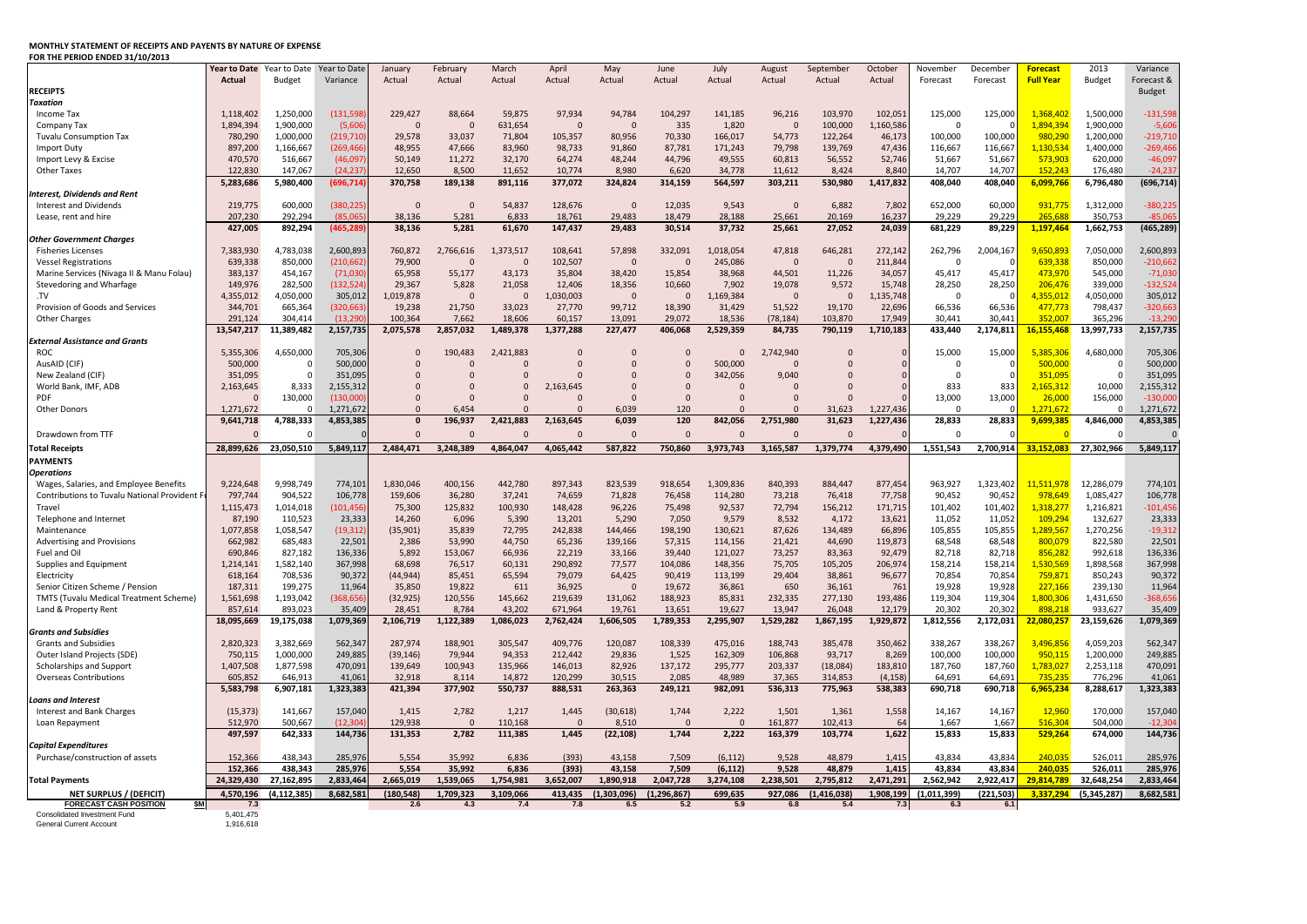## **Expenditure Analysis**





Jan Feb Mar Apr May Jun Jul Aug Sep Oct Nov Dec

Jan Feb Mar Apr May Jun Jul Aug Sep Oct Nov Dec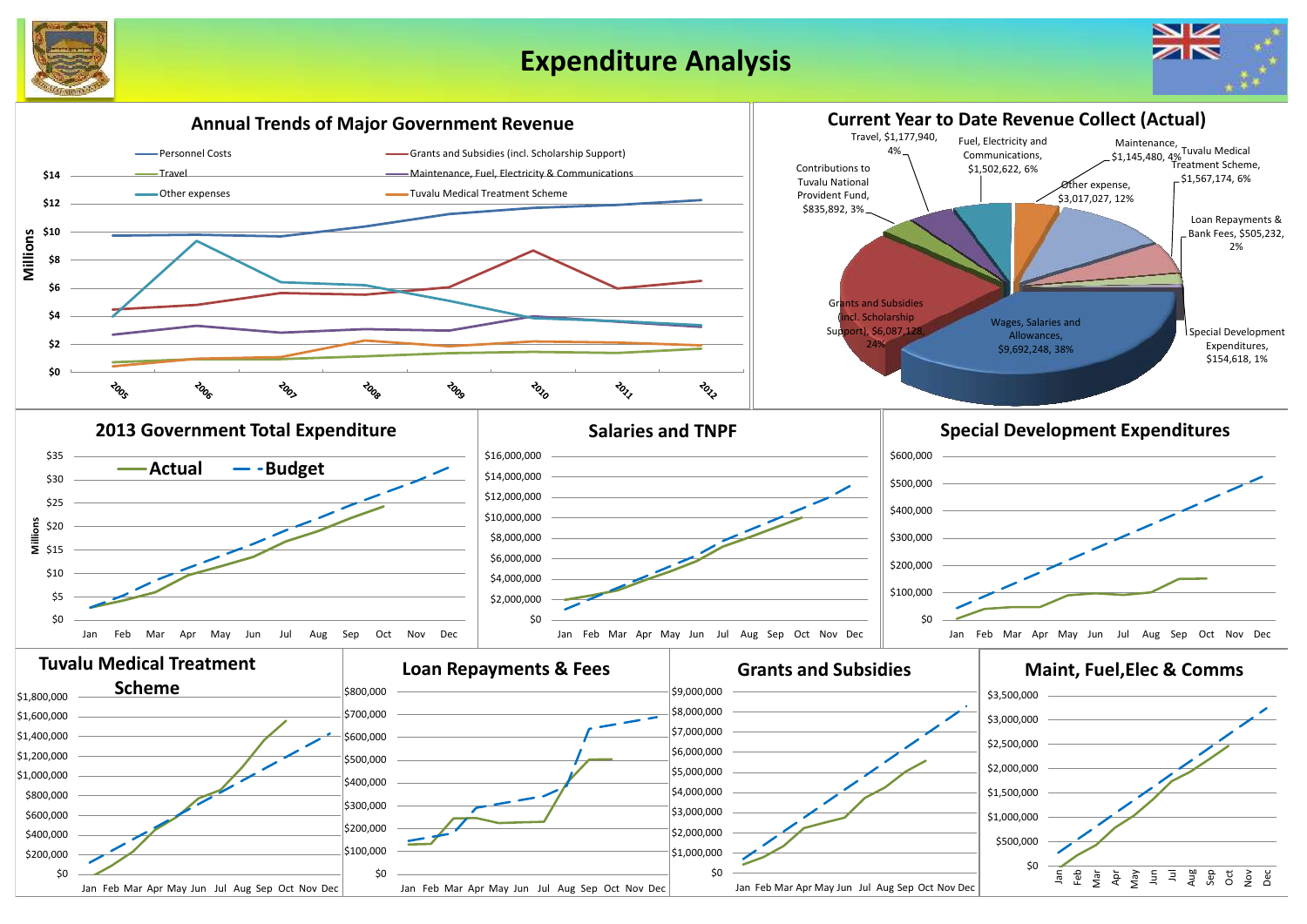### **Revenue Analysis**



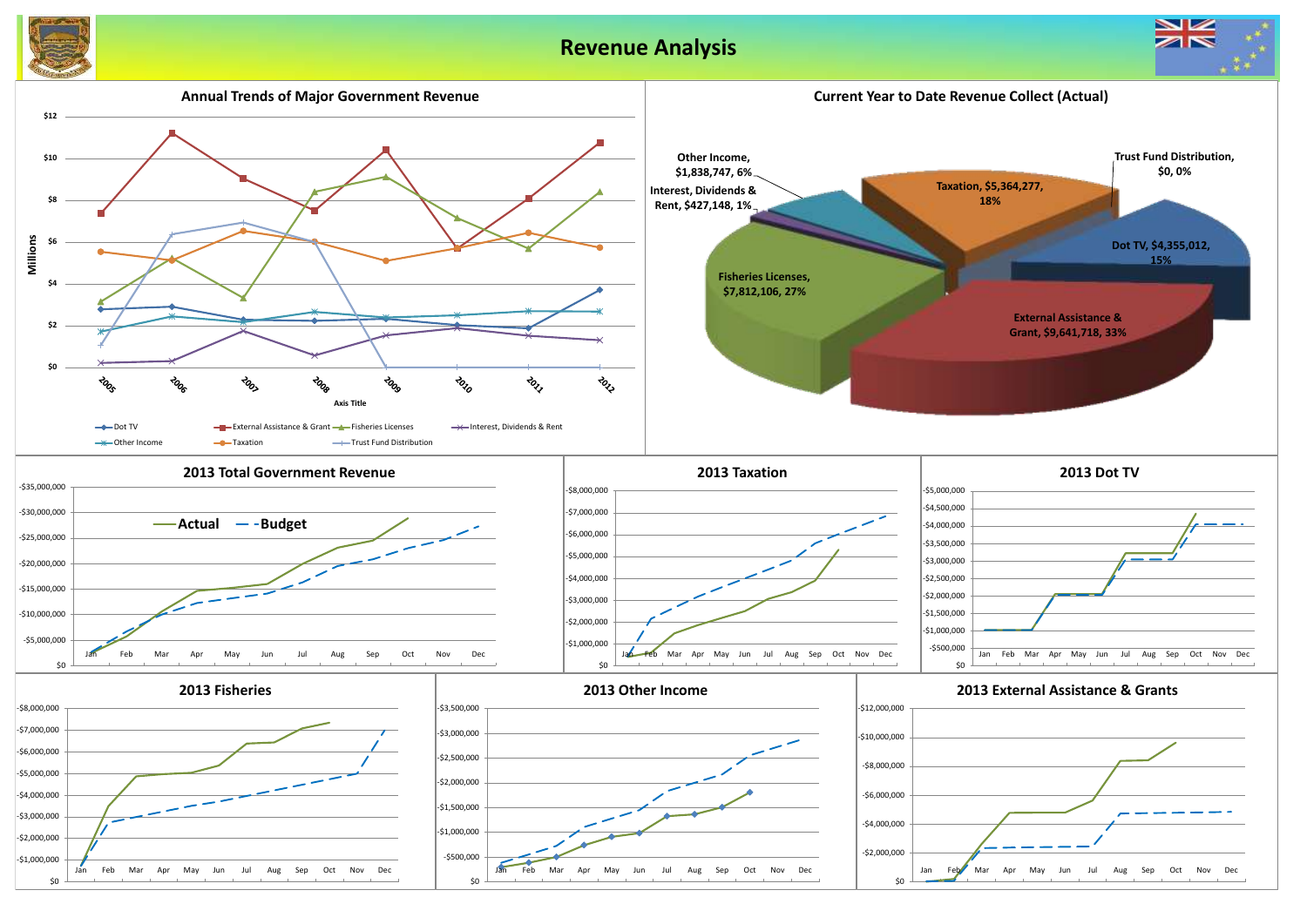### **MONTHLY STATEMENT OF RECEIPTS AND PAYENTS BY NATURE OF EXPENSE**

#### **FOR THE PERIOD ENDED 31/10/2013**

|                                                                                           | <b>Year to Date</b> |            | <b>Year to Date</b> |            | <b>Year to Date</b>   |              | 2013          |            |
|-------------------------------------------------------------------------------------------|---------------------|------------|---------------------|------------|-----------------------|--------------|---------------|------------|
|                                                                                           | Actual              |            | <b>Budget</b>       |            | Variance              |              | <b>Budget</b> |            |
| <b>RECEIPTS</b>                                                                           |                     |            |                     |            |                       |              |               |            |
| <b>Taxation</b>                                                                           |                     |            |                     |            |                       |              |               |            |
| Income Tax                                                                                | 1,118,402           |            | 1,250,000           |            | (131, 598)            |              | 1,500,000     |            |
| Company Tax                                                                               | 1,894,394           |            | 1,900,000           |            | (5,606)               |              | 1,900,000     |            |
| <b>Tuvalu Consumption Tax</b>                                                             | 780,290             |            | 1,000,000           |            | (219, 710)            |              | 1,200,000     |            |
| <b>Import Duty</b>                                                                        | 897,200             |            | 1,166,667           |            | (269, 466)            |              | 1,400,000     |            |
| Import Levy & Excise                                                                      | 470,570             |            | 516,667             |            | (46,097)              |              | 620,000       |            |
| <b>Other Taxes</b>                                                                        | 122,830             |            | 147,067             |            | (24, 237)             |              | 176,480       |            |
|                                                                                           |                     | 5,283,686  |                     | 5,980,400  |                       | (696, 714)   |               | 6,796,480  |
| <b>Interest, Dividends and Rent</b>                                                       |                     |            |                     |            |                       |              |               |            |
| <b>Interest and Dividends</b>                                                             | 219,775             |            | 600,000             |            | (380, 225)            |              | 1,312,000     |            |
| Lease, rent and hire                                                                      | 207,230             |            | 292,294             |            | (85,065)              |              | 350,753       |            |
|                                                                                           |                     | 427,005    |                     | 892,294    |                       | (465, 289)   |               | 1,662,753  |
| <b>Other Government Charges</b>                                                           |                     |            |                     |            |                       |              |               |            |
| <b>Fisheries Licenses</b>                                                                 | 7,383,930           |            | 4,783,038           |            | 2,600,893             |              | 7,050,000     |            |
| <b>Vessel Registrations</b>                                                               | 639,338             |            | 850,000             |            | (210, 662)            |              | 850,000       |            |
| Marine Services (Nivaga II & Manu Folau)                                                  | 383,137             |            | 454,167             |            | (71,030)              |              | 545,000       |            |
| Stevedoring and Wharfage                                                                  | 149,976             |            | 282,500             |            | (132, 524)            |              | 339,000       |            |
| .TV                                                                                       | 4,355,012           |            | 4,050,000           |            | 305,012               |              | 4,050,000     |            |
| Provision of Goods and Services                                                           | 344,701             |            | 665,364             |            | (320, 663)            |              | 798,437       |            |
| <b>Other Charges</b>                                                                      | 291,124             |            | 304,414             |            | (13, 290)             |              | 365,296       |            |
|                                                                                           |                     | 13,547,217 |                     | 11,389,482 |                       | 2,157,735    |               | 13,997,733 |
| <b>External Assistance and Grants</b>                                                     |                     |            |                     |            |                       |              |               |            |
| <b>ROC</b>                                                                                | 5,355,306           |            | 4,650,000           |            | 705,306               |              | 4,680,000     |            |
| AusAID (CIF)                                                                              | 500,000             |            | 0                   |            | 500,000               |              | 0             |            |
| New Zealand (CIF)                                                                         | 351,095             |            | $\mathbf 0$         |            | 351,095               |              | $\mathbf 0$   |            |
| World Bank, IMF, ADB                                                                      | 2,163,645           |            | 8,333               |            | 2,155,312             |              | 10,000        |            |
| <b>PDF</b>                                                                                | 0                   |            | 130,000             |            | (130,000)             |              | 156,000       |            |
| <b>Other Donors</b>                                                                       | 1,271,672           |            | 0                   |            | 1,271,672             |              | 0             |            |
|                                                                                           |                     | 9,641,718  |                     | 4,788,333  |                       | 4,853,385    |               | 4,846,000  |
|                                                                                           |                     |            |                     |            |                       |              |               |            |
| Drawdown from TTF                                                                         | 0                   | 0          | $\mathbf 0$         | 0          | 0                     | $\mathbf{0}$ | $\mathbf 0$   |            |
| <b>Total Receipts</b>                                                                     |                     | 28,899,626 |                     | 23,050,510 |                       | 5,849,117    |               | 27,302,966 |
| <b>PAYMENTS</b>                                                                           |                     |            |                     |            |                       |              |               |            |
|                                                                                           |                     |            |                     |            |                       |              |               |            |
| <b>Operations</b>                                                                         |                     |            |                     |            |                       |              |               |            |
| Wages, Salaries, and Employee Benefits<br>Contributions to Tuvalu National Provident Fund | 9,224,648           |            | 9,998,749           |            | 774,101               |              | 12,286,079    |            |
| Travel                                                                                    | 797,744             |            | 904,522             |            | 106,778<br>(101, 456) |              | 1,085,427     |            |
|                                                                                           | 1,115,473           |            | 1,014,018           |            |                       |              | 1,216,821     |            |
| Telephone and Internet<br>Maintenance                                                     | 87,190              |            | 110,523             |            | 23,333                |              | 132,627       |            |
|                                                                                           | 1,077,858           |            | 1,058,547           |            | (19, 312)             |              | 1,270,256     |            |
| Advertising and Provisions                                                                | 662,982             |            | 685,483             |            | 22,501                |              | 822,580       |            |
| Fuel and Oil                                                                              | 690,846             |            | 827,182             |            | 136,336               |              | 992,618       |            |
| Supplies and Equipment                                                                    | 1,214,141           |            | 1,582,140           |            | 367,998               |              | 1,898,568     |            |
| Electricity                                                                               | 618,164             |            | 708.536             |            | 90,372                |              | 850,243       |            |
| Senior Citizen Scheme / Pension                                                           | 187,311             |            | 199,275             |            | 11,964                |              | 239,130       |            |
| <b>TMTS (Tuvalu Medical Treatment Scheme)</b>                                             | 1,561,698           |            | 1,193,042           |            | (368, 656)            |              | 1,431,650     |            |
| Land & Property Rent                                                                      | 857,614             |            | 893,023             |            | 35,409                |              | 933,627       |            |
|                                                                                           |                     |            |                     |            |                       |              |               | 23,159,626 |
|                                                                                           |                     | 18,095,669 |                     | 19,175,038 |                       | 1,079,369    |               |            |
| <b>Grants and Subsidies</b>                                                               |                     |            |                     |            |                       |              |               |            |
| <b>Grants and Subsidies</b>                                                               | 2,820,323           |            | 3,382,669           |            | 562,347               |              | 4,059,203     |            |
| Outer Island Projects (SDE)                                                               | 750,115             |            | 1,000,000           |            | 249,885               |              | 1,200,000     |            |
| Scholarships and Support                                                                  | 1,407,508           |            | 1,877,598           |            | 470,091               |              | 2,253,118     |            |
| <b>Overseas Contributions</b>                                                             | 605,852             |            | 646,913             |            | 41,061                |              | 776,296       |            |
|                                                                                           |                     | 5,583,798  |                     | 6,907,181  |                       | 1,323,383    |               | 8,288,617  |
| <b>Loans and Interest</b>                                                                 |                     |            |                     |            |                       |              |               |            |
| Interest and Bank Charges                                                                 | (15, 373)           |            | 141,667             |            | 157,040               |              | 170,000       |            |
| Loan Repayment                                                                            | 512,970             |            | 500,667             |            | (12, 304)             |              | 504,000       |            |
|                                                                                           |                     | 497,597    |                     | 642,333    |                       | 144,736      |               | 674,000    |
|                                                                                           |                     |            |                     |            |                       |              |               |            |
| <b>Capital Expenditures</b><br>Purchase/construction of assets                            | 152,366             |            | 438,343             |            | 285,976               |              | 526,011       |            |
|                                                                                           |                     | 152,366    |                     | 438,343    |                       | 285,976      |               | 526,011    |
| <b>Total Payments</b>                                                                     |                     | 24,329,430 |                     | 27,162,895 |                       | 2,833,464    |               | 32,648,254 |